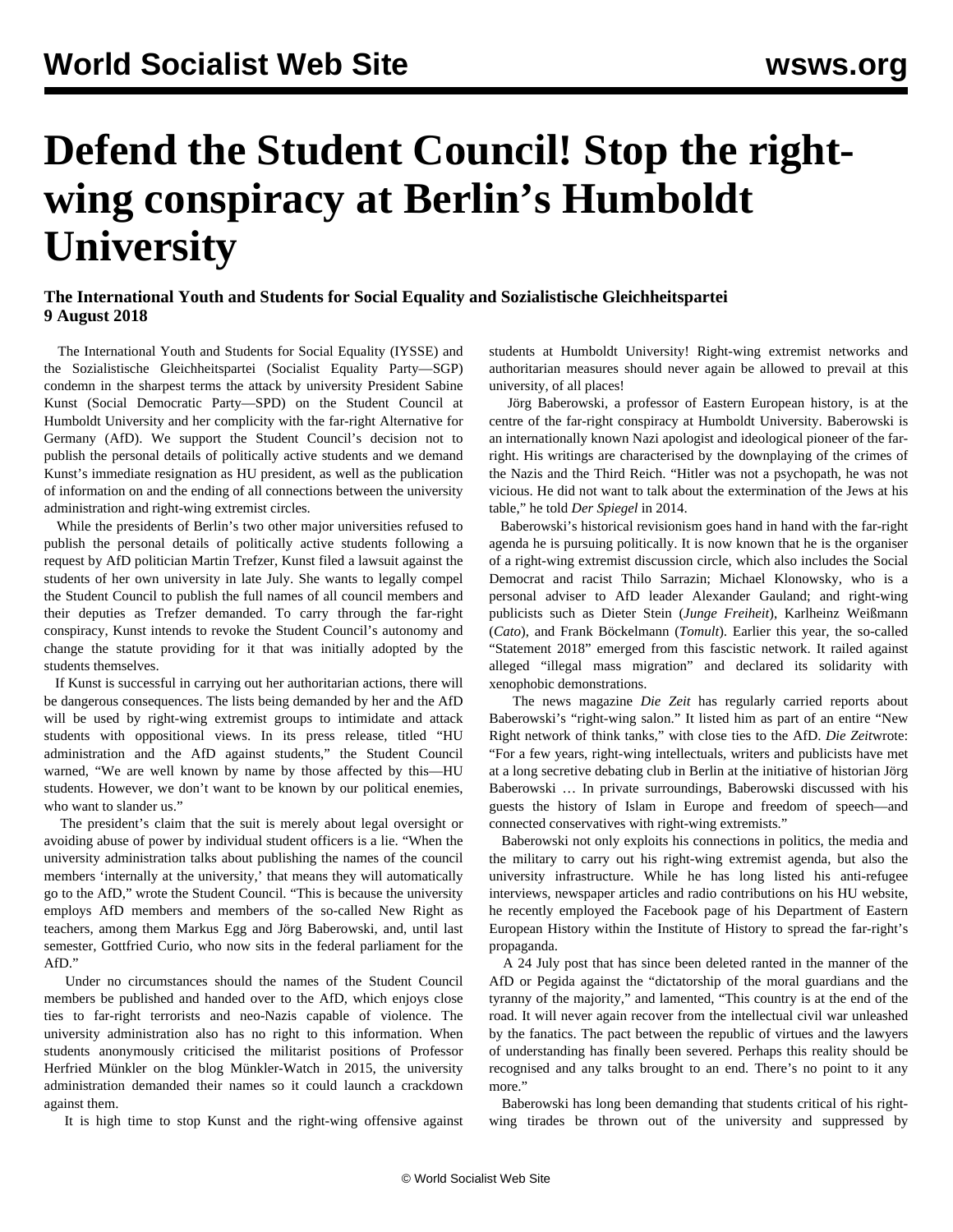authoritarian means. He sued the Bremen Student Council in 2017 because it criticized his right-wing standpoint. Kunst, who has been president of Humboldt since May 2016, supported Baberowski's course from the outset. After his defeat in the courts, she released an official statement from the university administration declaring that it would not tolerate any criticism of the "outstanding scholar" and threatening legal action against his critics.

 This was a threat to the entire student body, which by a large majority opposes the AfD's far-right politics and the transformation of HU into a right-wing think tank. In recent years, several student organs have adopted resolutions or statements speaking out against Baberowski, Münkler and other right-wing and pro-militarist professors. In April 2017, the student parliament adopted a resolution by a large majority that called on Kunst to "publicly withdraw her declarations of solidarity with Prof. Baberowski" and "unequivocally condemn his right-wing, anti-refugee positions."

 Kunst reacted by intensifying her threats. In an interview with the *Süddeutsche Zeitung*, she denounced the students of her own university and sought to portray Baberowski and Münkler as victims of a defamation campaign. Sven Wurm, the spokesperson for the IYSSE, who has warned of the dangerous developments at HU for several years, stated in an open letter to Kunst: "In reality, it is you who are defaming and suppressing freedom of speech. What you falsely portray as defending 'academic debate' is in fact a modern form of state co-option. You want to determine what can and cannot be said at the university, and which regulations should apply. You have no respect for the opinions and democratic rights of the students." He continued: "In terms of content, the issues at stake in the dispute with Baberowski are of great social significance. At stake is the attempt to reevaluate Hitler's role and Germany's crimes in the First and Second World War without any opposition being raised."

 Already in February 2014, the IYSSE stated in an open letter to Kunst's predecessor, Jan-Endrik Olbertz (Christian Democratic Union): "The efforts to justify a historically false narrative coincide with a critical turning point in German history. They are closely bound up with the declarations of President Joachim Gauck and Foreign Minister Frank-Walter Steinmeier that it is time to end the decades of Germany's military restraint. The revival of German militarism requires a new interpretation of history that downplays the crimes of the Nazi era."

 With her crackdown on the Student Council, Kunst stands fully exposed as a supporter of this agenda. It is now clear that the appointment of the SPD politician to head Humboldt University was a deliberate political decision. Involved is the defence of Baberowski's far-right network, the accelerated drive to revive German militarism, and the suppression of all opposition to this among students.

 Already in earlier positions as president of the University of Potsdam and minister of science in the Brandenburg SPD-Left Party government, Kunst strengthened the influence of right-wing and militarist tendencies at universities. In 2015, she appointed Sönke Neitzel as professor of the German army study programme "War and conflict studies." Like Münkler and Baberowski, Neitzel works systematically to rewrite the history of the First and Second World War so as to whitewash the crimes of German imperialism and prepare new ones. In a recent interview in the magazine *Zeit Geschichte* titled "Learn from the Wehrmacht?" he praised the tradition-setting role of Wehrmacht soldiers for the German army's military interventions in the post-World War II era.

 Kunst's actions at Humboldt University correspond to the grand coalition's right-wing agenda and the SPD's role within it. With its decision to continue the grand coalition, the SPD consciously chose to make the AfD, which won only 12.6 percent of the vote in last year's federal election, the official opposition, so as to strengthen the far-right's influence and implement its programme in practice. The doubling of defence spending, brutal social spending cuts across Europe, and a

crackdown on refugees are central to the grand coalition's programme, along with the strengthening of the repressive powers of the police and the suppression of any domestic left-wing or socialist opposition.

 The current report by Germany's domestic Secret Service (Verfassungsschutz), which was published a few days ago with a foreword by Interior Minister Horst Seehofer (Christian Social Union), reads like a document from the AfD's party headquarters. The AfD is presented as a "victim" of alleged "left-wing extremists," and the Sozialistische Gleichheitspartei is officially listed among the "objects under surveillance" by the Secret Service. Its "misdeed" is not "left-wing extremist" violence, but rather its public advocacy of a socialist programme against "the existing state and social order, invariably slandered as 'capitalism,' against the EU, supposed nationalism, imperialism, and militarism."

 The parallels to the 1920s and 1930s are striking. As then, the ruling elite is responding to the deep crisis of capitalism, extreme levels of social inequality, and mounting conflicts between the major powers with antidemocratic and authoritarian forms of rule. It is deliberately encouraging the growth of far-right forces to enforce their reactionary policies against mounting opposition within the population.

 Hitler did not come to power in 1933 by riding a wave of popular support, but by means of a conspiracy involving influential figures in politics, business and the military. After the Nazis suffered a major defeat in the 1932 parliamentary elections and were plunged into crisis, President Paul von Hindenburg, who was elected with the support of the SPD and the Centre Party, appointed Hitler chancellor on 30 January, 1933. Two months later, all of the bourgeois parties voted in parliament for the Enabling Act, which laid the basis for the Nazis' terror regime.

 Today, the influence of the far-right over the ruling elite's policies stands in even greater contrast to the views and convictions of the vast majority of the people. The AfD does not have a mass base but is viewed with deep hostility. In May, tens of thousands protested in Berlin against a march by the AfD, which managed to mobilise just 2,000 supporters from across the country. In the workplaces and universities, the AfD and the ruling elite's right-wing policies are despised. According to a recent poll, 67 percent of the population is concerned about the rightward shift of German politics.

 The IYSSE urges all students not to be intimidated by Kunst's threats, but instead to organise a powerful counter-offensive. Humboldt University cannot be permitted to be transformed into a centre for right-wing extremist and militarist propaganda, as it was prior to the First and Second World War. All measures against politically active students must be withdrawn and a student-led investigation initiated into the activities of right-wing extremist networks at HU.

The following questions must be answered:

 • To what extent and by whom were the right-wing activities at Humboldt University financially supported?

 • Are or were university rooms made available for Baberowski's "rightwing salon?"

 • Which other members of the teaching staff participated in the meetings with Baberowski?

 • What discussions took place between Kunst and the grand coalition, or the SPD-Left Party-Green coalition in the state of Berlin, about protecting Baberowski from criticism?

 • Was the crackdown on left-wing and critical students coordinated with the Verfassungsschutz, which describes any criticism of capitalism in its latest report as "left-wing extremism?"

 To stop the right-wing conspiracy at HU, the IYSSE appeals to all students, university clubs and academics who are not prepared to allow the return of German militarism to proceed unopposed: Organise protests and demonstrations at HU and other universities to demand the resignation of Kunst and Baberowski!